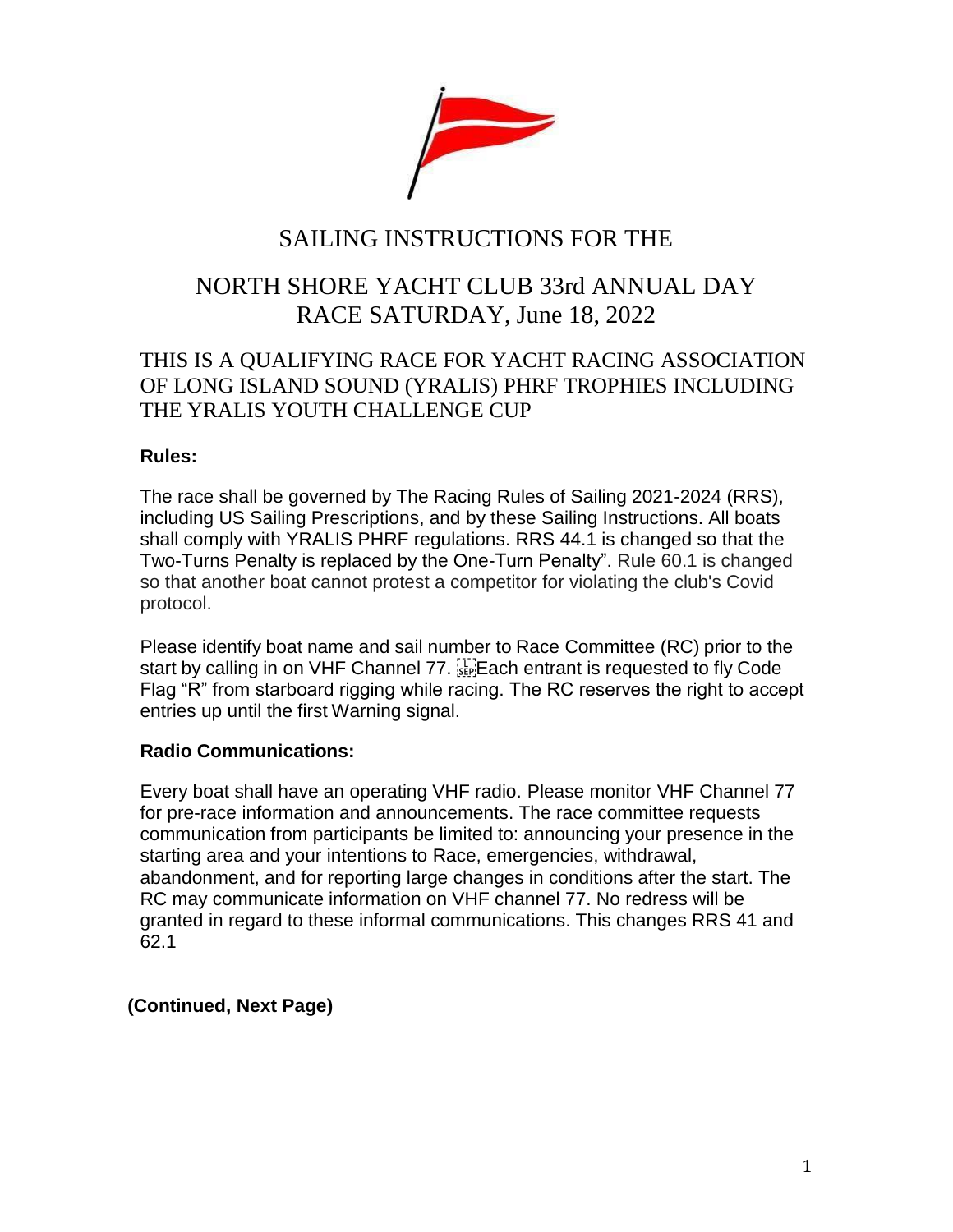#### **Courses:**

The Starting Line shall be between Can "1" (N.E. of Execution Rocks) and the orange flag on the committee boat.

Courses will be designated on a placard displayed on the RC boat as A, B, C or D as follows:

#### Course A

Gong "21" off Matinecock Pt. (leave to port) N "40A" off Scotch Caps (leave to port) Gong "1" off Hart Island (leave to port) Finish. Distance is 15.5 Nautical Miles

#### Course B

Bell "48" off Northern Span of Throgs Neck Bridge (leave to port) Can "1" N.E. of Execution Rocks (leave to starboard) Gong "27" off Gangway Rock (leave to port) Finish Distance is 16.0 Nautical Miles Westbound…Must leave Stepping Stones Lighthouse to Port Eastbound…Must leave Stepping Stones Lighthouse to Starboard

# Course C

"R2" Fl R off Hens and Chickens (leave to port) Gong 29 off Hewlett Point (leave to starboard) Gong "1" off Hart Island (leave to starboard) Finish Distance is 7.8 Nautical Miles

#### Course D

Gong "23" off Prospect Pt (leave to starboard) Gong "1" off Hart Island (leave to port) Gong 29 off Hewlett Point (leave to port) Gong "27" off Gangway Rock (leave to starboard) Finish Distance is 7.6 Nautical Miles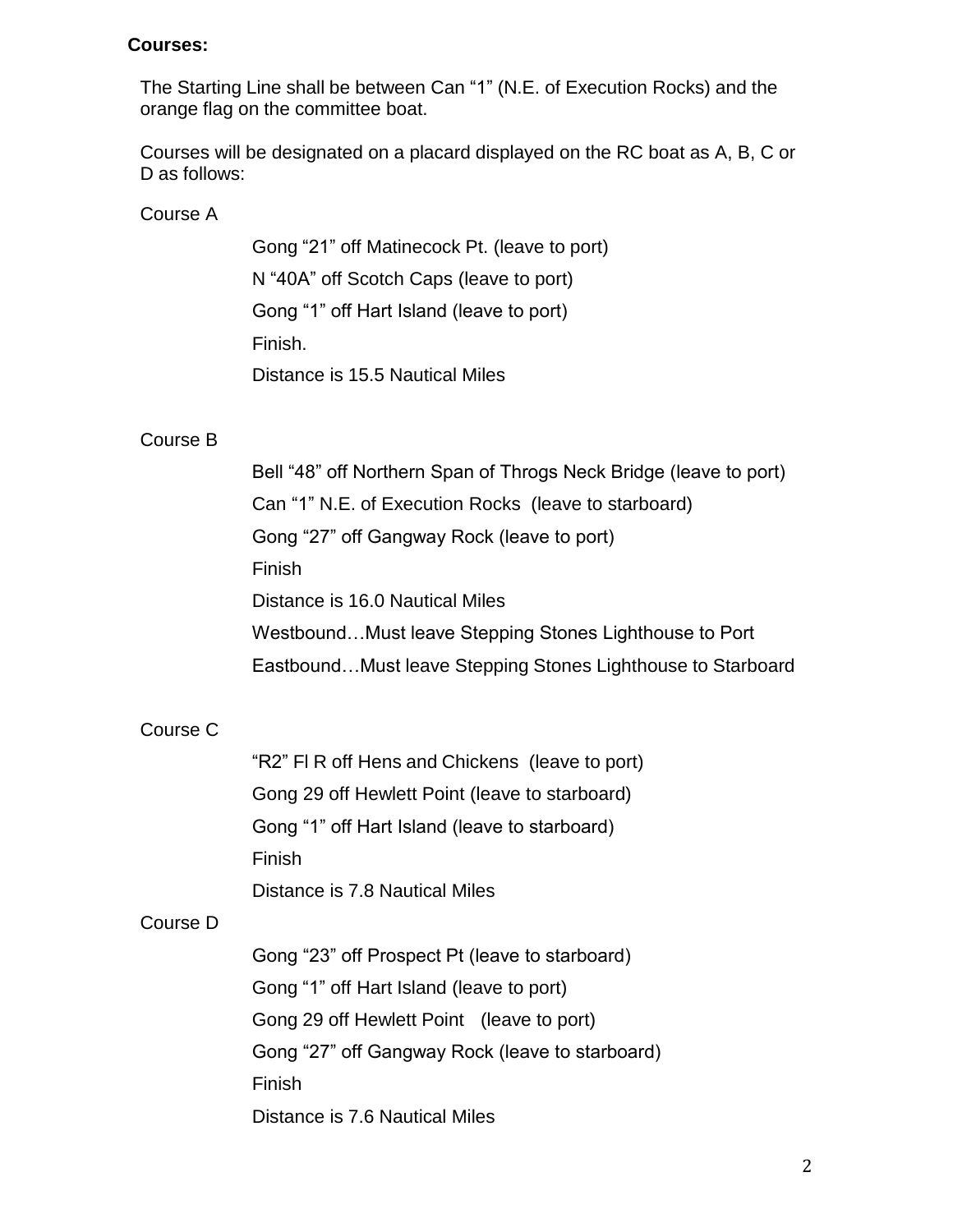# **Finish:**

.

The Finish will be in Manhasset Bay between Can "3" (S.E. of Plum Point). and the blue flag on the Committee Boat,

There may be a different committee boat at Finish from Start.

**Time limit** for all divisions will be 1600 hours. This may be extended at the RC's discretion should fairness and conditions warrant. If one boat in a division finishes prior to the time limit that constitutes a race for that division and all other boats in that division have to finish to be scored. The RC will remain on station until the last boat finishes or 1700 hrs. whichever is first. If the RC is not on station after the time limit expires boats shall keep their own Finish times and report them to the RC on Channel 77 within 15 minutes of finishing or upon arriving back at the club. When taking your own Finish time, you may pass on either side of the Can "3" but you must be within 50 yards of it and take your Finish time when it is abeam**, but at a 90-degree angle from a line from the last mark.**

# **Postponements and Recalls**

Postponements will be signaled in accordance with RRS 27.3 (AP Pennant), Individual recalls will be signaled in accordance with RRS 29.1 ("X" flag). In addition, the Race Committee will attempt to hail via voice, loud hailer and/or VHF radio, the sail number(s) of the boat(s) being recalled. This is a courtesy only. Failure of the boat to hear, or failure of the RC to make these hails in no way relieves the boat of her responsibility to start correctly. General recalls will be signaled in accordance with RRS 29.2 (First Substitute), except that the recalled division will start after all other divisions have started ("go to the end of the line").

# **Shortening Course, Abandonment and Cancellation**

Courses may be shortened or abandoned by the race committee at any point on the course in the interest of fairness should conditions warrant. Shortened courses will be indicated in accordance with RRS 32.1 ("S" pennant and two horn blasts). Abandonment and resail will be signaled in accordance with RRS 27.3 (Abandonment and Resail "N"). Cancellation of the race will be signaled by Code Flag "N" over "H" and 3 guns).

**Commercial Traffic:** No boat shall interfere with commercial shipping transiting the area. Any boat observed in violation of this rule by the Race Committee may be disqualified without a hearing. This changes RRS 63.1

**Protests:** Protests are governed by the RRS. The intention to Protest must be announced to the RC within one hour of finishing and the Protest must be submitted in writing, in person, or by email, to the NSYC Protest Committee (Woody Greenberg, [woodygreenberg@gmail.com,](mailto:woodygreenberg@gmail.com) 516-815-8656, not later than noon on the day following the race. Protest forms are available from the RC and also located in the Racing Mailbox at NSYC.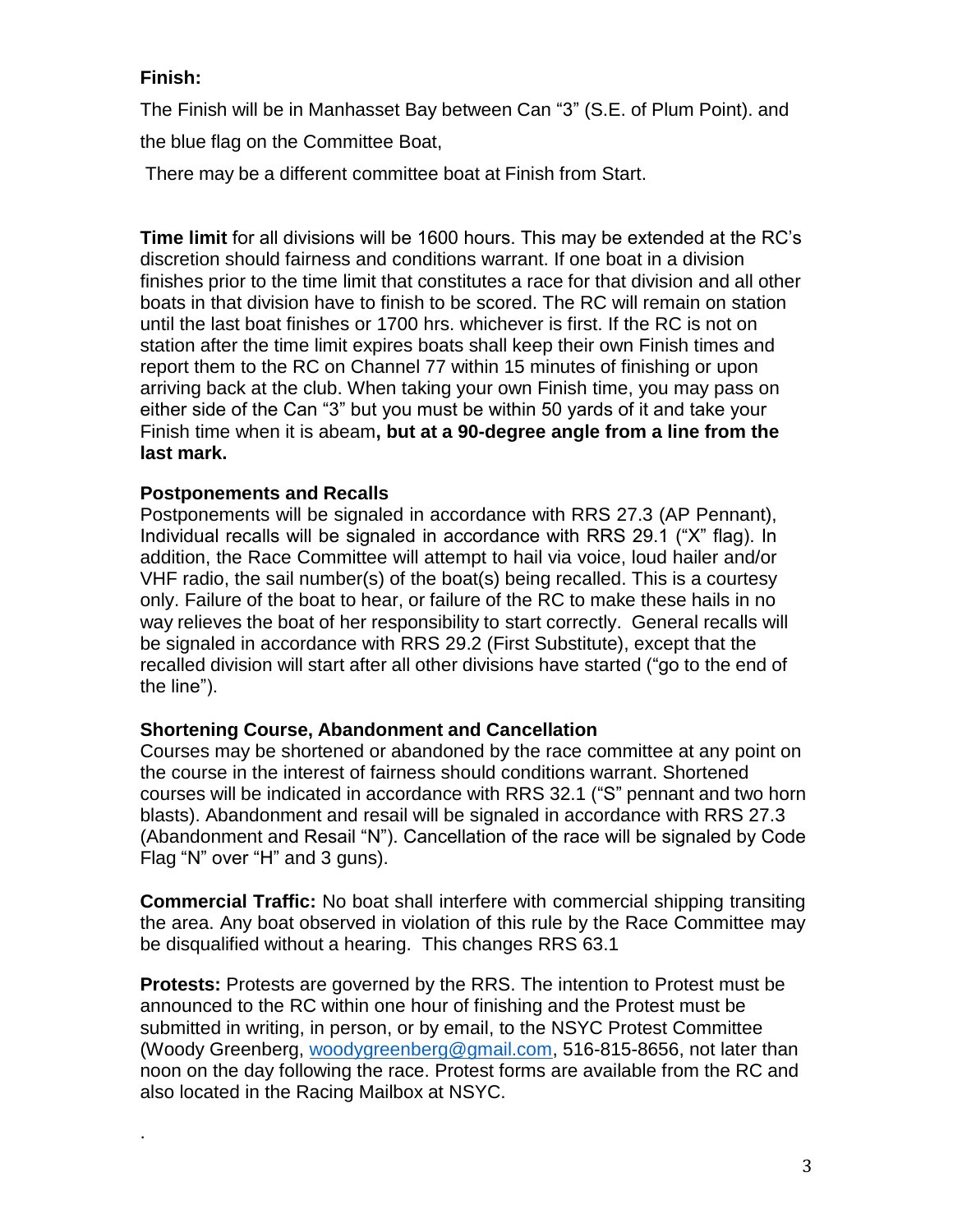# **Starting Sequence:**

**The first warning signal will be made no earlier than 1050 hours.** The starts will be run according to RRS 26. Boats whose preparatory signal has not been made must keep well clear of the starting area, and of all boats whose preparatory signal has been made. Any boat starting 4 or more minutes after her starting signal may be scored DNS at RC's discretion.

## **Anticipated Starting Schedule:**

| Division I (PHRF spinnaker, numeral flag "1") |              |                                    |
|-----------------------------------------------|--------------|------------------------------------|
| Five minutes before the Start, One Horn       |              | Warning Division Class Flag Raised |
| Four minutes before the Start, One Horn       | Prep         | "P" Flag Raised                    |
| One minute before the Start, One Horn:        |              | "P" Flag Lowered                   |
| At the Start, One Horn:                       | <b>Start</b> | <b>Division Flag Removed</b>       |

**Division II** (PHRF non-spinnaker, numeral flag "**2**") will start with the same starting sequence as Division I as quickly as conditions permit. Note: **The committee will not use rolling starts.** Watch for your division class flag to be raised.

Boats vying for the **YRALIS Youth Challenge Cup** must follow the rules and procedures as prescribed under YRALIS YOUTH CHALLENGE CUP.

### **Trophies and Awards:**

Division trophies for the best corrected times will be awarded on following basis: First if the division consists of 3 boats; First & Second if the division consists of 5 boats; and First, Second & Third if the division consists of 7 or more boats. Double Handed trophies will also be awarded on the aforementioned basis if 3 or more boats in the non-spinnaker division are sailing double handed. Due to the disparity in the types of boats racing in each division, the race committee reserves the right to award additional trophies. Results will be announced and posted during the party as well as by e-mail. Trophies and awards will be awarded at NSYC annual fall dinner dance.

**PARTY FOLLOWING THE RACE** at NSYC, there will be free beer, soda, snacks and such. In conjunction with this race, *The Party* to be held on the outside decks at NSYC, with overlap inside the clubhouse.

All participants and crew are invited to please join us there and make a day of it.

**Contact Information:** Please submit race questions and/or comments to George Marks (516-528-6773, georgeRmarks@gmail.com)